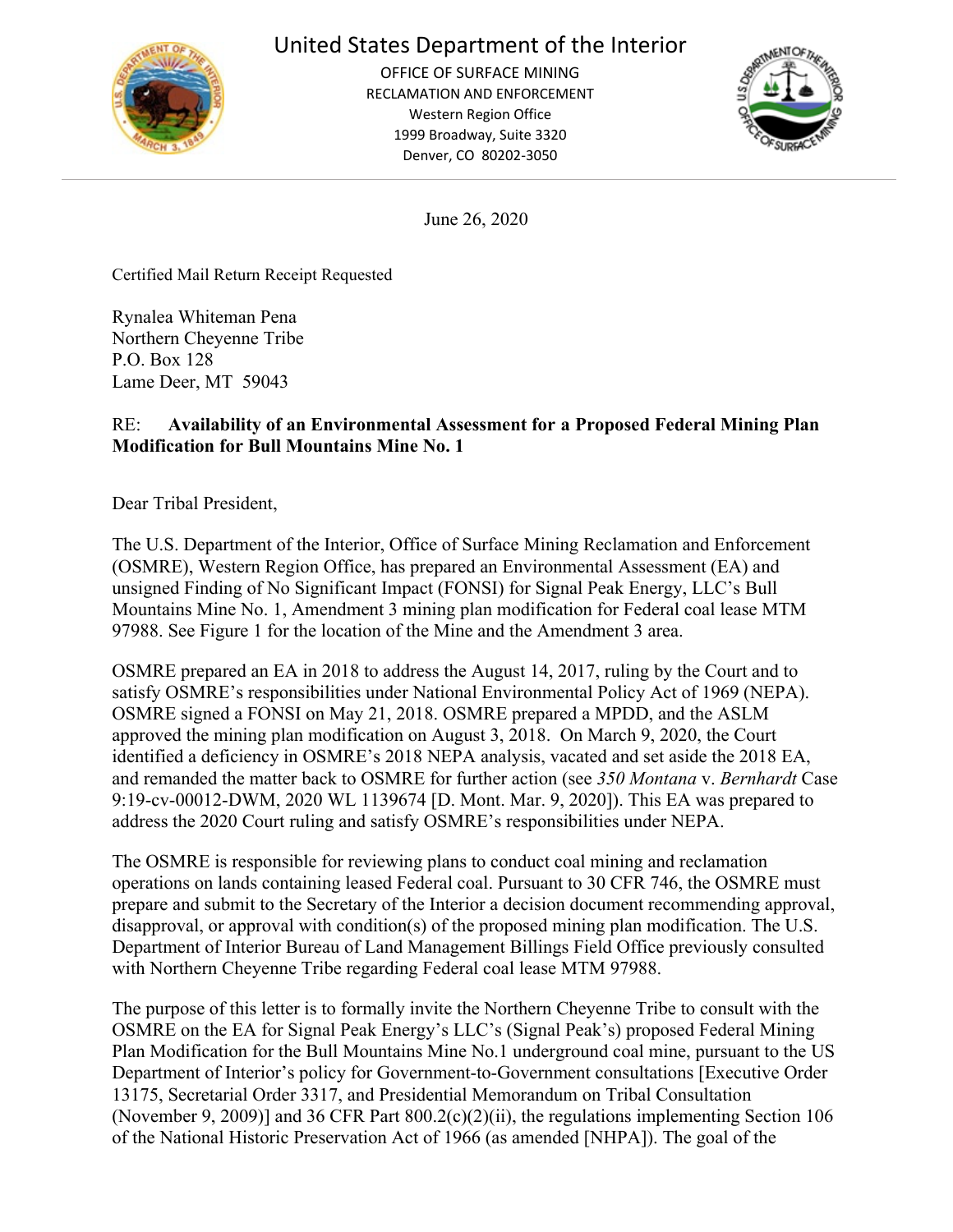

# United States Department of the Interior

OFFICE OF SURFACE MINING RECLAMATION AND ENFORCEMENT Western Region Office 1999 Broadway, Suite 3320 Denver, CO 80202-3050



Government-to-Government process is to create effective collaboration and promote enhanced communication that emphasizes trust, respect, and shared responsibility. OSMRE requests input your tribe may have regarding the Bull Mountain Mine Federal Mining Plan Modification EA and the unsigned FONSI.

### **About the Project**

The proposed mining plan modification would allow Signal Peak to continue underground coal mining, within the permit area, on approximately 1,835 acres of additional Federal coal lands. In connection with mining this Federal coal, Signal Peak would also mine adjacent private and State coal. Mining would continue for a total of 11.5 years and approximately 109.7 million saleable tons of coal would be recovered. In addition to the mining of adjacent private and State coal, other actions that would be conducted in association with the proposed mining plan modification (i.e., connected actions) include facilities associated with rock disposal; construction of roads, boreholes and powerlines; installation of ventilation facilities; and other surface disturbances.

If you believe that the proposed action listed above may affect your tribe or resources related to your tribe, including concerns under the NHPA, please submit a written request to [myellowman@osmre.gov](mailto:myellowman@osmre.gov) or Mychal Yellowman at PO Box 25065, Lakewood, CO 80225-0065.

The Northern Cheyenne Tribe may request a Government-to-Government consultation at any time during the NEPA process. In addition to Government-to-Government and Section 106 consultation, the Northern Cheyenne Tribe may also participate in the formal NEPA process by providing comments on the 2020 EA and unsigned FONSI. Comments may be submitted in writing or by e-mail. At the top of your letter or in the subject line of your e-mail message, please indicate that the comments are "Bull Mountains Mine No. 1 EA Comments."

Interested persons may view the EA and the unsigned FONSI on the OSMRE website at:

### <https://www.osmre.gov/lrg/projects.shtm>

The website also contains information related Signal Peak's proposed mining plan modification project, the public comment period, and the NEPA process.

To ensure consideration of your comments, we must receive your electronic or written comments by **July 27, 2020.** Comments may be submitted in writing or by e-mail. At the top of your letter or in the subject line of your e-mail message, please indicate that the comments are "Bull Mountains Mine No. 1 EA Comments."

- E-mail comments should be sent to: [osm-nepa-mt@osmre.gov](mailto:osm-nepa-mt@osmre.gov)
- Comments delivered by U.S. Postal Service Express Mail or by courier service must be delivered by **July 27, 2020** and should be sent to:

OSMRE-Western Region ATTN: Gretchen Pinkham, Bull Mountains Mine No. 1 PO Box 25065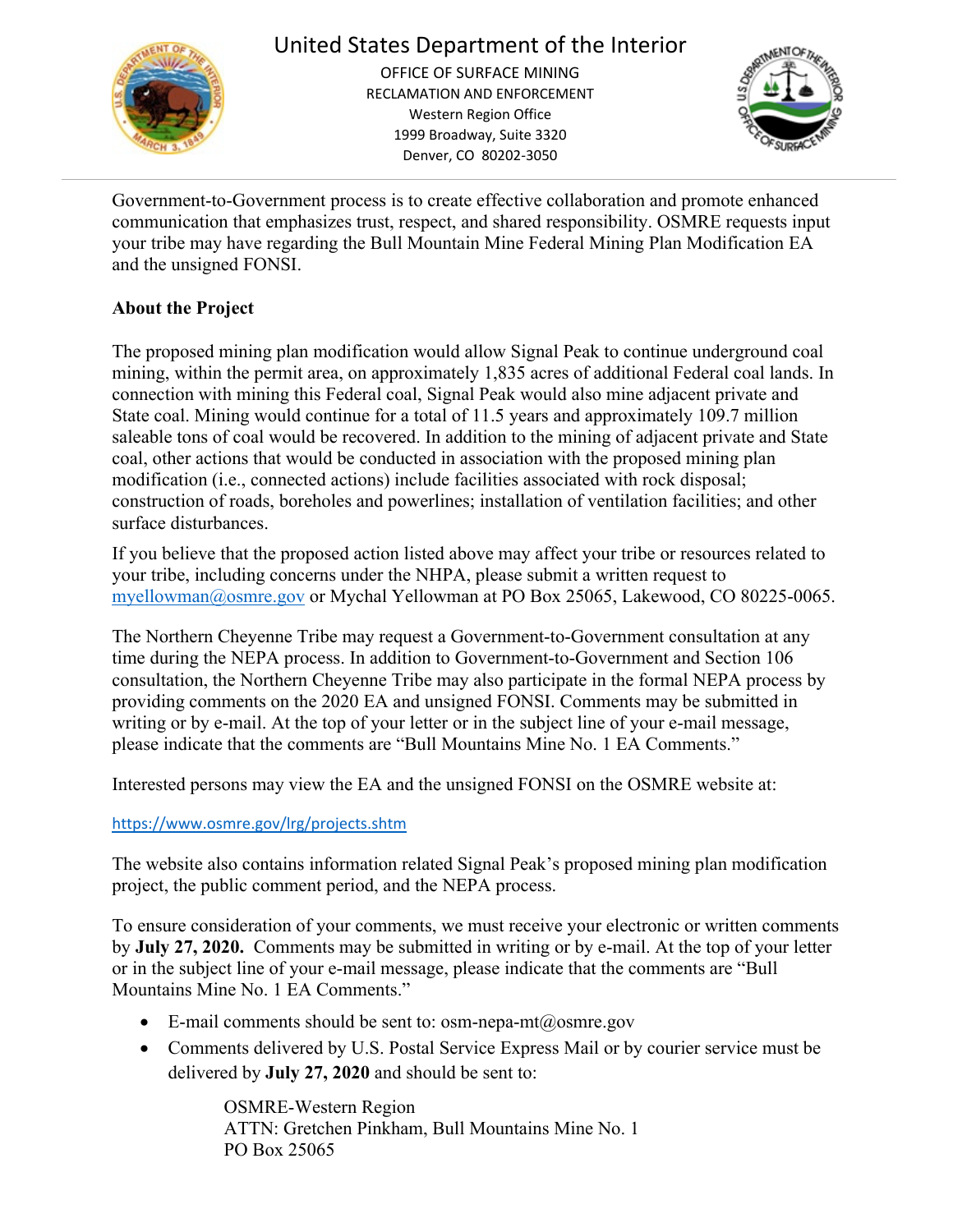

## United States Department of the Interior

OFFICE OF SURFACE MINING RECLAMATION AND ENFORCEMENT Western Region Office 1999 Broadway, Suite 3320 Denver, CO 80202-3050



Lakewood, CO 80225-0065

Comments received, including names and addresses of those who comment, will be considered part of the public record for this project and will be available for public inspection. By including your address, phone number, email address, or other personally identifying information in your comment, you should be aware that your entire comment, including your personally identifying information, may be made publicly available at any time. While you can ask us in your comment to withhold your personal identifying information from public review, we cannot guarantee that we will be able to do so.

For further information about the Project, NEPA Process, or to have your name added to the mailing list, contact: Gretchen Pinkham, OSMRE Project Manager, at [gpinkham@osmre.gov.](mailto:gpinkham@osmre.gov)

Digitally signed by MYCHAL **YELLOWMAN** Date: 2020.06.24 09:34:20 -06'00'

Mychal Yellowman, Manager Indian Programs Branch

Enclosure